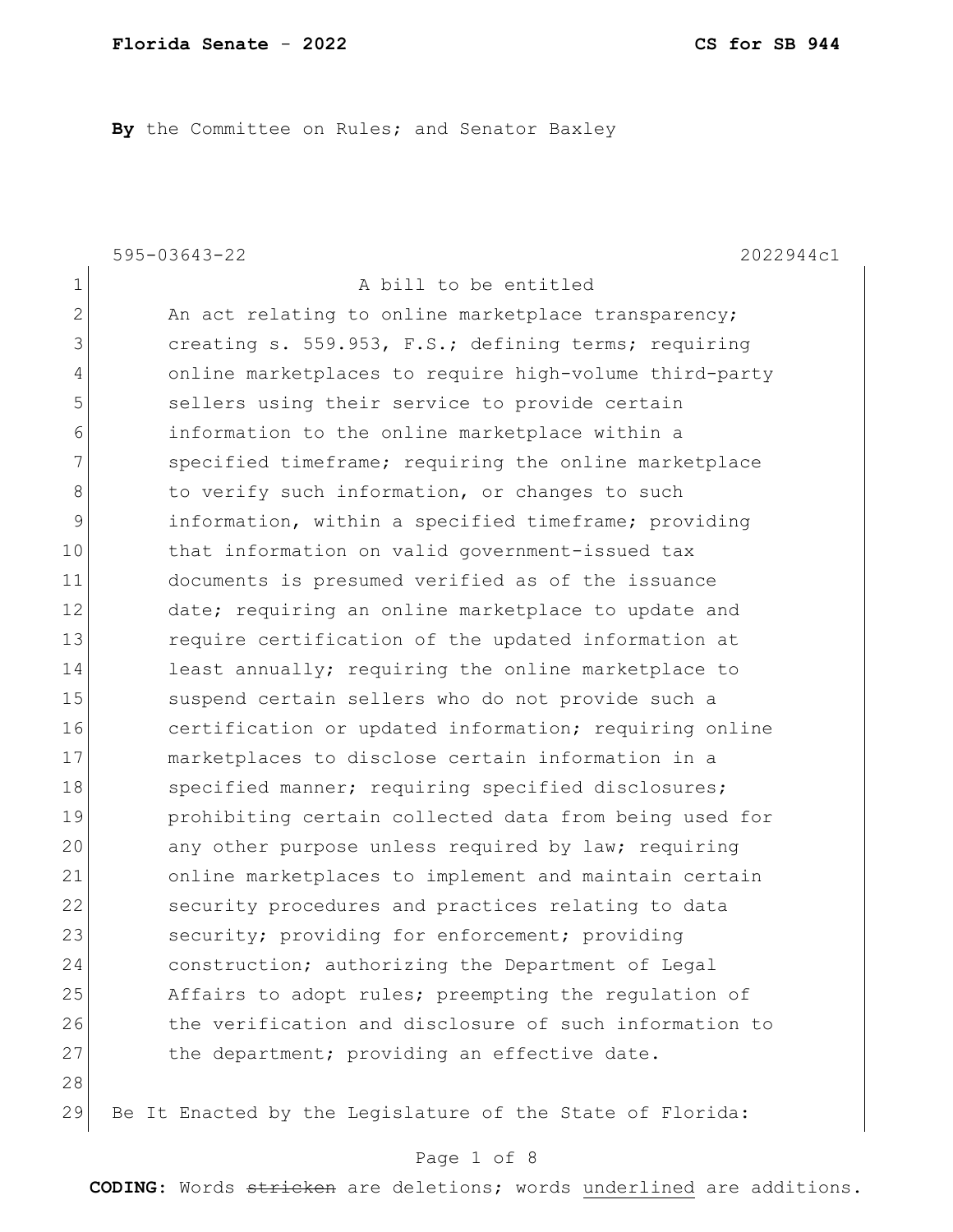595-03643-22 2022944c1 30 31 Section 1. Section 559.953, Florida Statutes, is created to 32 read: 33 559.953 Disclosure of information by online marketplaces. 34 (1) DEFINITIONS.—As used in this section, the term: 35 (a) "Consumer product" means a product that is used or 36 bought for use primarily for personal, family, or household 37 purposes. 38 (b) "High-volume third-party seller" means a participant in 39 an online marketplace that is a third-party seller and that, in 40 any continuous 12-month period during the previous 24 months, 41 has entered into 200 or more discrete sales or transactions of 42 new or unused consumer products resulting in the accumulation of 43 an aggregate total of \$5,000 or more in gross revenues. Only 44 sales or transactions made through the online marketplace for 45 which payment was processed by the online marketplace, either 46 directly or through the online marketplace's payment processer, 47 count towards the calculation for the number of discrete sales 48 or transactions or the gross revenues. 49 (c) "Online marketplace" means any consumer-directed 50 electronically based or accessed platform that: 51 1. Includes features that allow for, facilitate, or enable 52 third-party sellers to engage in the sale, purchase, payment, 53 storage, shipping, or delivery of a consumer product in the 54 United States; 55 2. Is used by one or more third-party sellers for such 56 purposes; and 57 3. Has a contractual or similar relationship with consumers

# 58 governing their use of the platform to purchase consumer

#### Page 2 of 8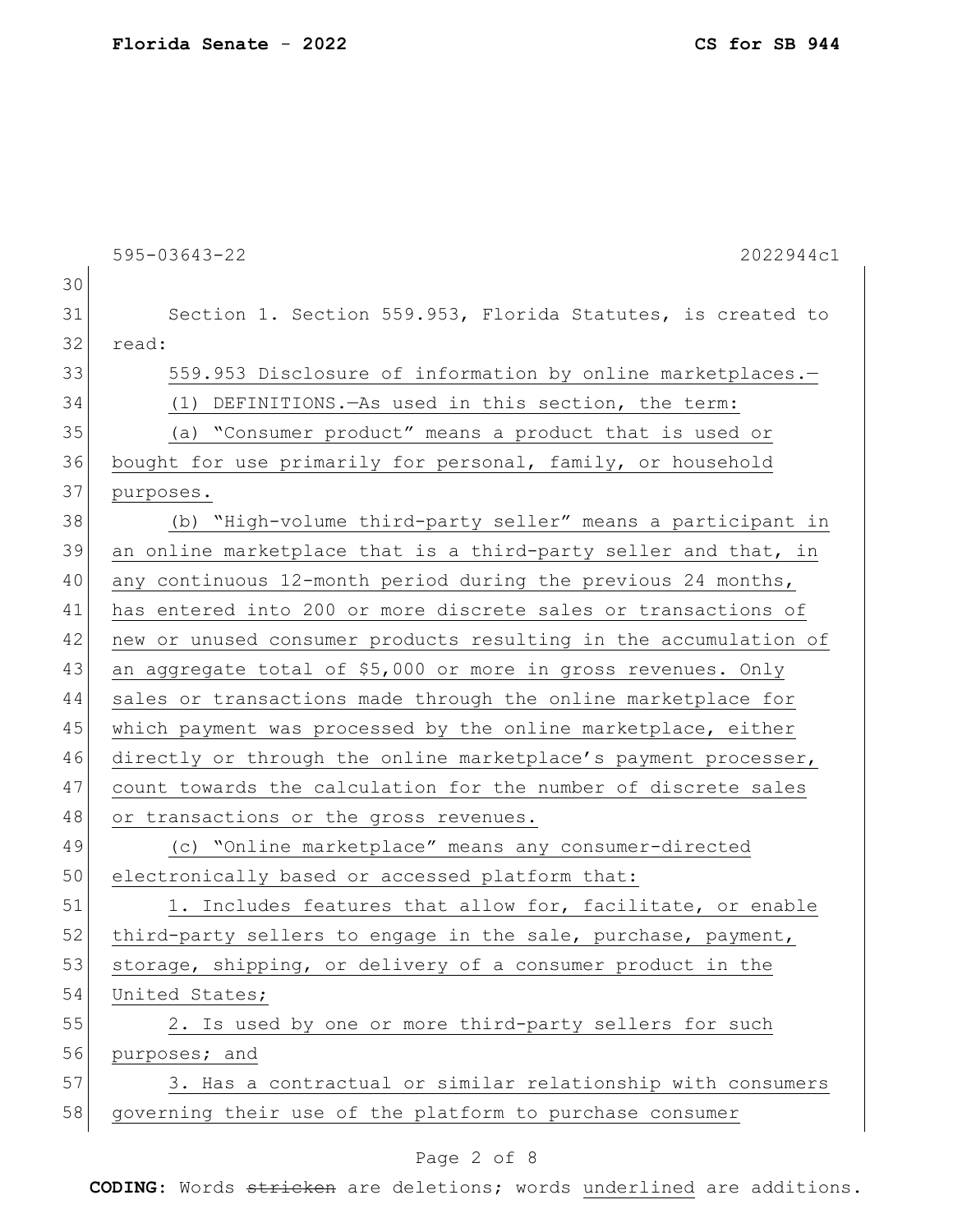595-03643-22 2022944c1 59 products. 60 (d) "Seller" means a person who sells, offers to sell, or 61 contracts to sell a consumer product through an online 62 marketplace. 63 (e) "Third-party seller" means any seller, independent of 64 an online marketplace, that sells, offers to sell, or contracts 65 to sell a consumer product in the United States through an 66 online marketplace. The term does not include, with respect to 67 an online marketplace: 68 1. A seller that operates the online marketplace; 69 2. A business entity that has made available to the general 70 public the entity's name, business address, and contact 71 information; 72 3. A business entity with an ongoing contractual 73 relationship with the online marketplace to provide the online 74 marketplace with the manufacture, distribution, wholesaling, or 75 fulfillment of shipments of consumer products; or 76 4. A business entity that has provided to the online 77 marketplace identifying information that has been verified. 78 (f) "Verify" means to confirm information and documentation 79 provided to an online marketplace by the use of one or more 80 methods that enable the online marketplace to reliably determine 81 that any information and documents provided which correspond to 82 the seller or an individual acting on the seller's behalf are 83 valid, not misappropriated, and not falsified. 84 (2) VERIFICATION. 85 (a) An online marketplace shall require that any high-86 volume third-party seller on the online marketplace provide the 87 online marketplace with all of the following information within

## Page 3 of 8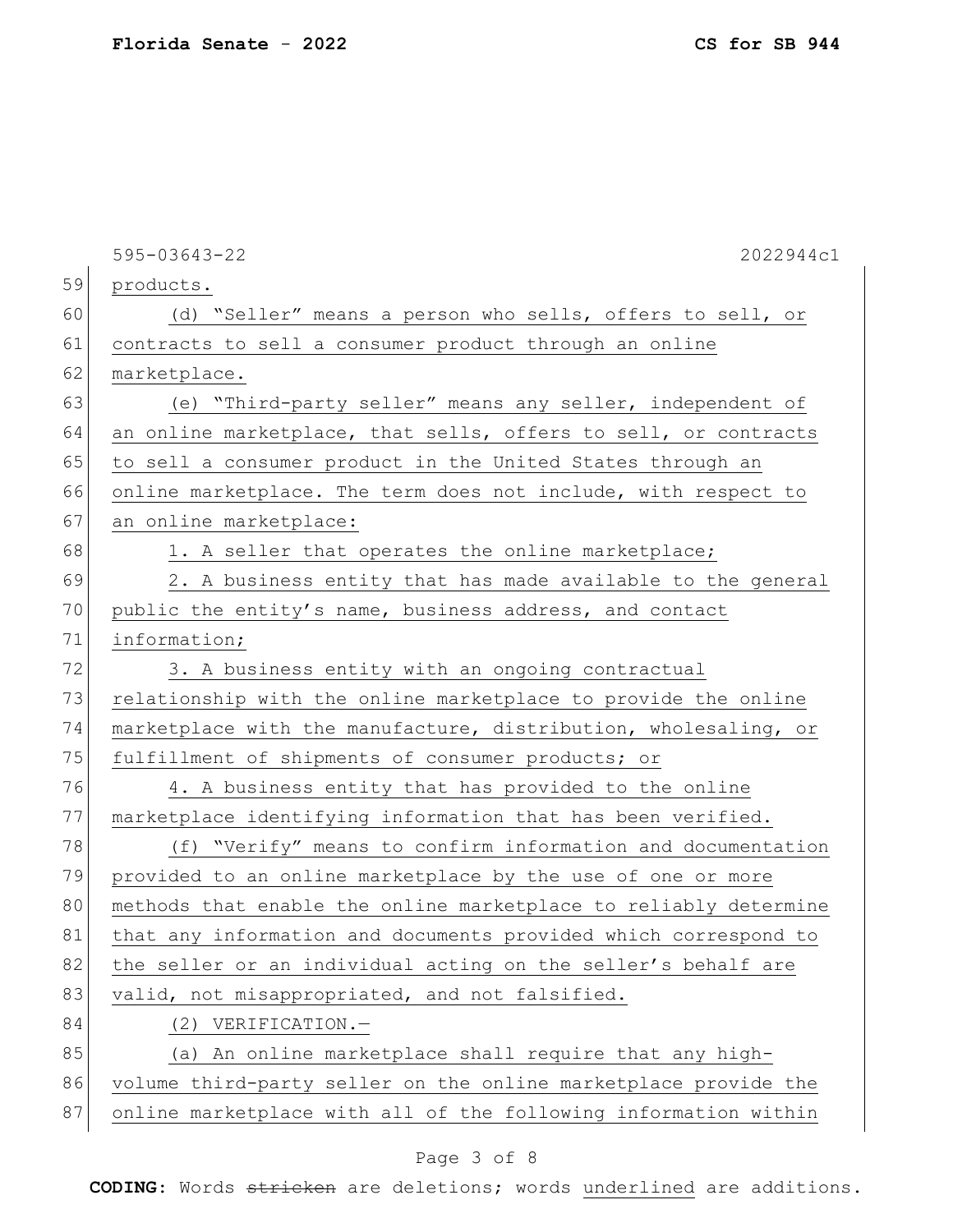595-03643-22 2022944c1 88 10 days after qualifying as a high-volume third-party seller: 89 1. Deposit account information from a financial 90 institution. If the high-volume third-party seller does not have 91 deposit account information at a financial institution, such 92 seller must provide the online marketplace with the name of the 93 payee for payments issued by the online marketplace to the high-94 volume third-party seller, and the information must be confirmed 95 by the online marketplace or by another third party contracted 96 by the online marketplace. 97 2. Contact information, including all of the following: 98 a. A valid e-mail address and phone number. 99 b. If the high-volume third-party seller is an individual, 100 the individual's name. 101 c. If the high-volume third-party seller is not an 102 individual, either a copy of a government-issued photo 103 identification for an individual acting on behalf of such seller 104 which includes such individual's name and physical address or a 105 copy of a government-issued record or tax document that includes 106 the business name and physical address of the high-volume third-107 party seller.  $108$  3. A business tax identification number or, if the high-109 volume third-party seller does not have a business tax 110 identification number, a taxpayer identification number. 111 (b) The online marketplace shall verify the information the 112 high-volume third-party seller provides under this subsection 113 within 10 days after receiving such information. If the high-114 volume third-party seller provides any changes to the 115 | information, the online marketplace must verify such changes 116 within 10 days after receiving the information. If a high-volume

## Page 4 of 8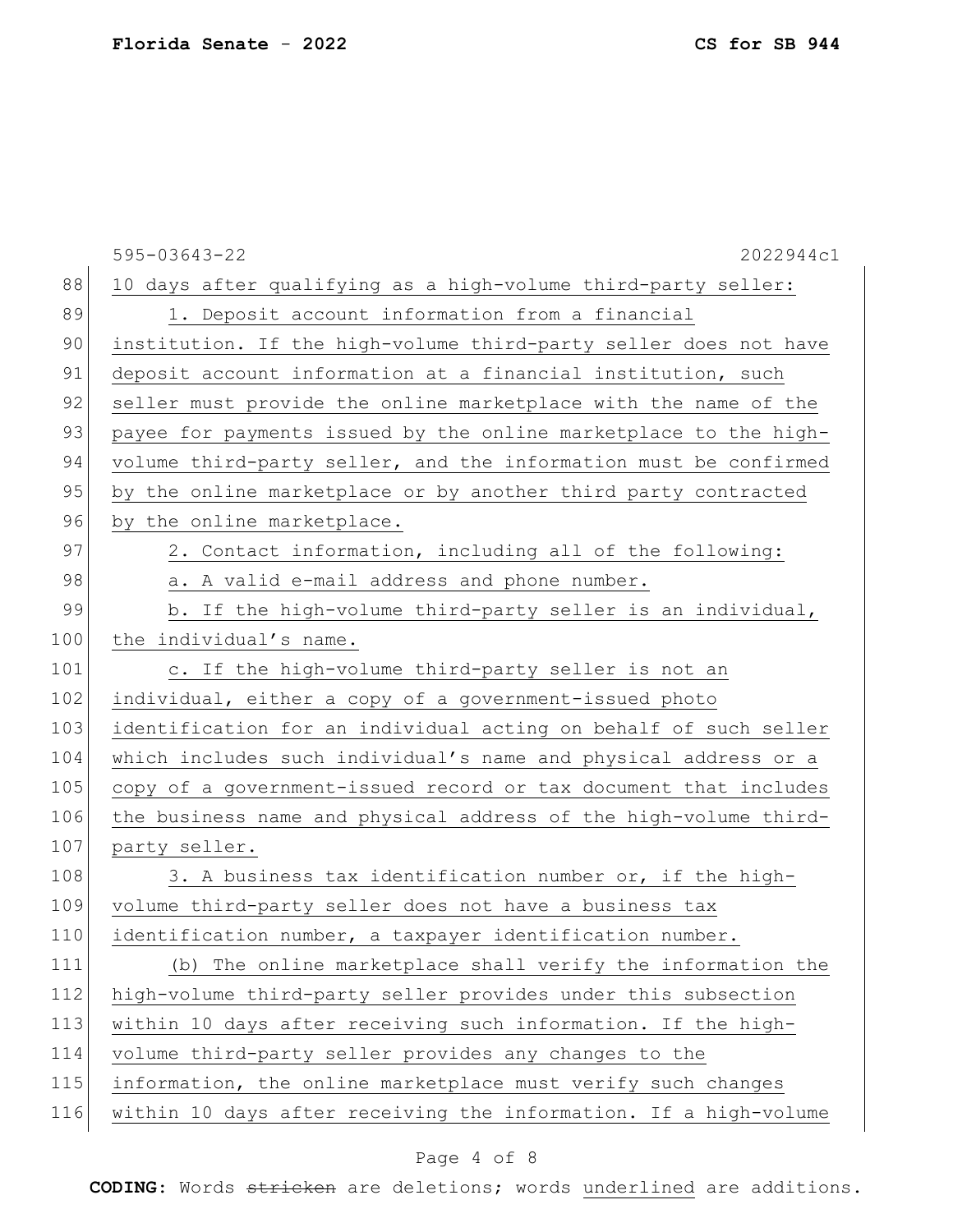595-03643-22 2022944c1 117 third-party seller provides a copy of a valid government-issued 118 tax document, the information contained within such tax document 119 shall be presumed verified as of the date of issuance of such 120 document. 121 (c) The online marketplace shall, on at least an annual 122 basis, notify each high-volume third-party seller on the online 123 marketplace that such seller must inform the online marketplace 124 of any changes to the information previously provided by the 125 seller within 10 days after receiving the notification. The 126 notification must require the high-volume third-party seller to 127 either electronically certify that the high-volume third-party 128 seller's information is unchanged or provide changes to the 129 information as necessary. If the online marketplace becomes 130 aware that a high-volume third-party seller has not certified 131 that such information is unchanged or provided such changed 132 information within 10 days after receiving such notification, 133 the online marketplace must suspend the selling privileges of 134 the high-volume third-party seller until such seller provides 135 such certification or changed information. 136 (3) DISCLOSURE.-137 (a) An online marketplace shall disclose to consumers, in a 138 clear and conspicuous manner in the order confirmation message 139 or other document or communication made to the consumer after 140 the purchase is finalized and in the consumer's account 141 transaction history, all of the following information of any 142 high-volume third-party seller with an aggregate total of 143 \$20,000 or more in annual gross revenues on its online platform: 144 1. The full name of the high-volume third-party seller, 145 which may include the seller's name or company name, or the name

#### Page 5 of 8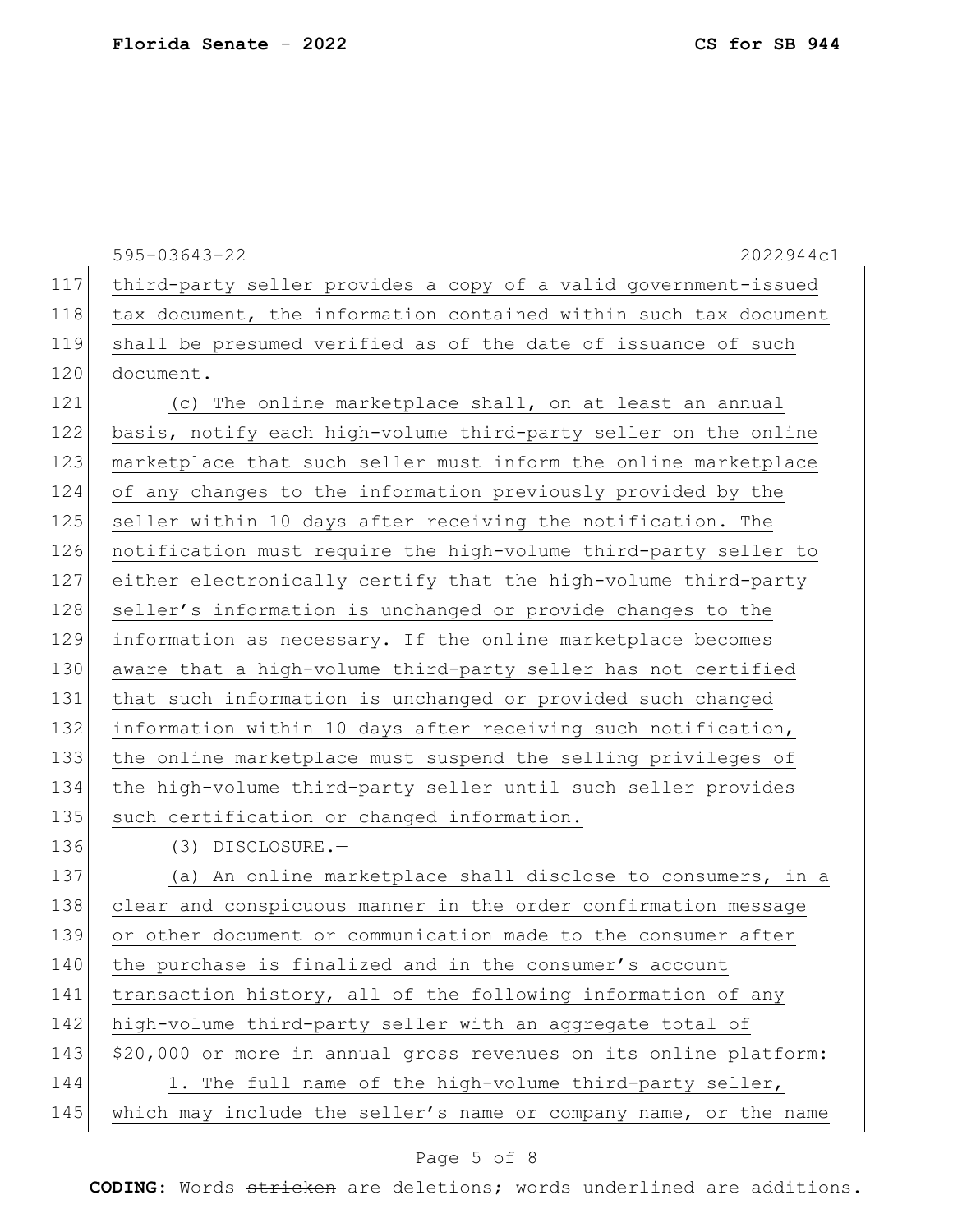595-03643-22 2022944c1 146 by which the seller or company operates on the online 147 marketplace. 148 2. The full physical address of the high-volume third-party 149 seller. If the seller certifies to the online marketplace that 150 the seller does not have a business address and only has a 151 residential street address, or has a combined business and 152 residential address, the online marketplace may: 153  $\vert$  a. Disclose to consumers the country of the seller and, if 154 applicable, the state in which the seller resides. 155 b. Inform consumers that a business address is not 156 available for the seller and that consumer inquiries should be 157 submitted to the seller by telephone, e-mail, or other means of 158 electronic messaging provided to the seller by the online 159 marketplace. If the seller certifies to the online marketplace 160 that the seller is a business that has a physical address for 161 product returns, the online marketplace may disclose the 162 seller's physical address for product returns. 163 3. Contact information for the high-volume third-party 164 seller, including a telephone number or an e-mail address or 165 other means of direct electronic messaging, which may be 166 provided to the seller by the online marketplace, to allow for 167 direct, unhindered communication with the seller. If the only 168 telephone number of the seller is the personal telephone number 169 of the seller, the online marketplace must inform consumers that 170 a telephone number is not available for the seller and that 171 consumer inquiries should be submitted to the seller's e-mail 172 address or other means of electronic messaging provided to the 173 seller by the online marketplace. 174 4. Whether the high-volume third-party seller used a

# Page 6 of 8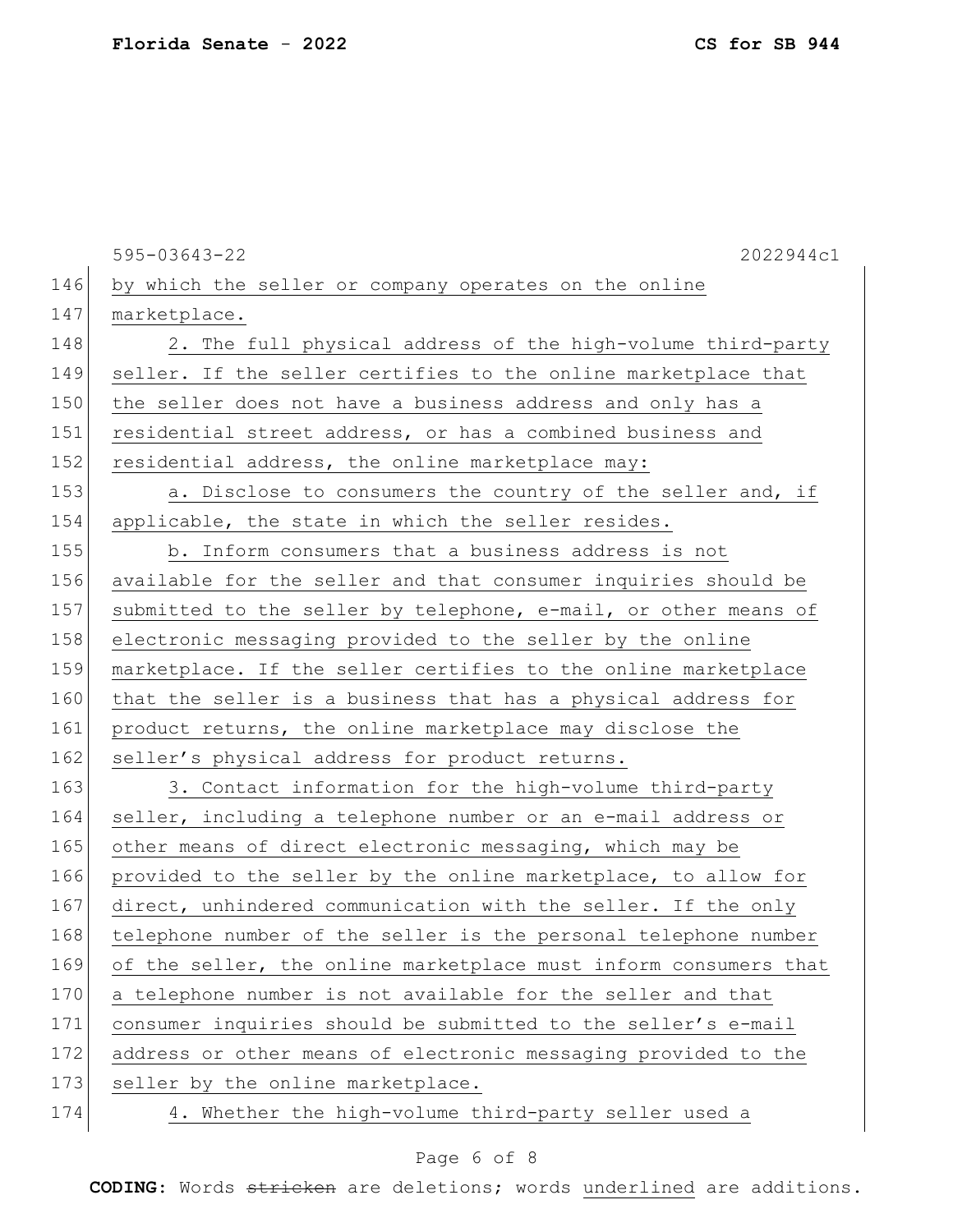595-03643-22 2022944c1 175 different seller to supply the consumer product to the consumer 176 upon purchase. Upon the request of the consumer, the online 177 marketplace shall disclose the identification of a seller, if 178 | the seller is different from the high-volume third-party seller 179 listed on the consumer product listing before the purchase. 180 (b) If an online marketplace becomes aware that a high-181 volume third-party seller has made a false representation to the 182 online marketplace in order to restrict access to the full 183 physical address, telephone number, or e-mail address required 184 in paragraph (a), the online marketplace must, after providing 185 the seller with written or electronic notice, require the full 186 disclosure of the high-volume third-party seller's full physical 187 address, telephone number, and e-mail address. If such 188 information is not disclosed within 10 days after notification, 189 the online marketplace must suspend the selling privileges of 190 the high-volume third-party seller on the online marketplace 191 until the required information is disclosed. 192 (c) An online marketplace shall provide to consumers, in a 193 conspicuous manner on the consumer product listing of any high-194 volume third-party seller, a reporting mechanism that allows for 195 electronic and telephonic reporting of suspicious marketplace 196 activity to the online marketplace. 197 (d) This subsection does not prevent an online marketplace 198 from using any additional measures, electronic or otherwise, 199 that it deems necessary to prevent spam, fraud, or abuse in 200 communication between the consumer and the high-volume third-201 party seller, or the sale of fraudulent, stolen, or counterfeit 202 consumer products on its platform.

203 (4) DATA USE LIMITATION.—Data collected solely to comply

#### Page 7 of 8